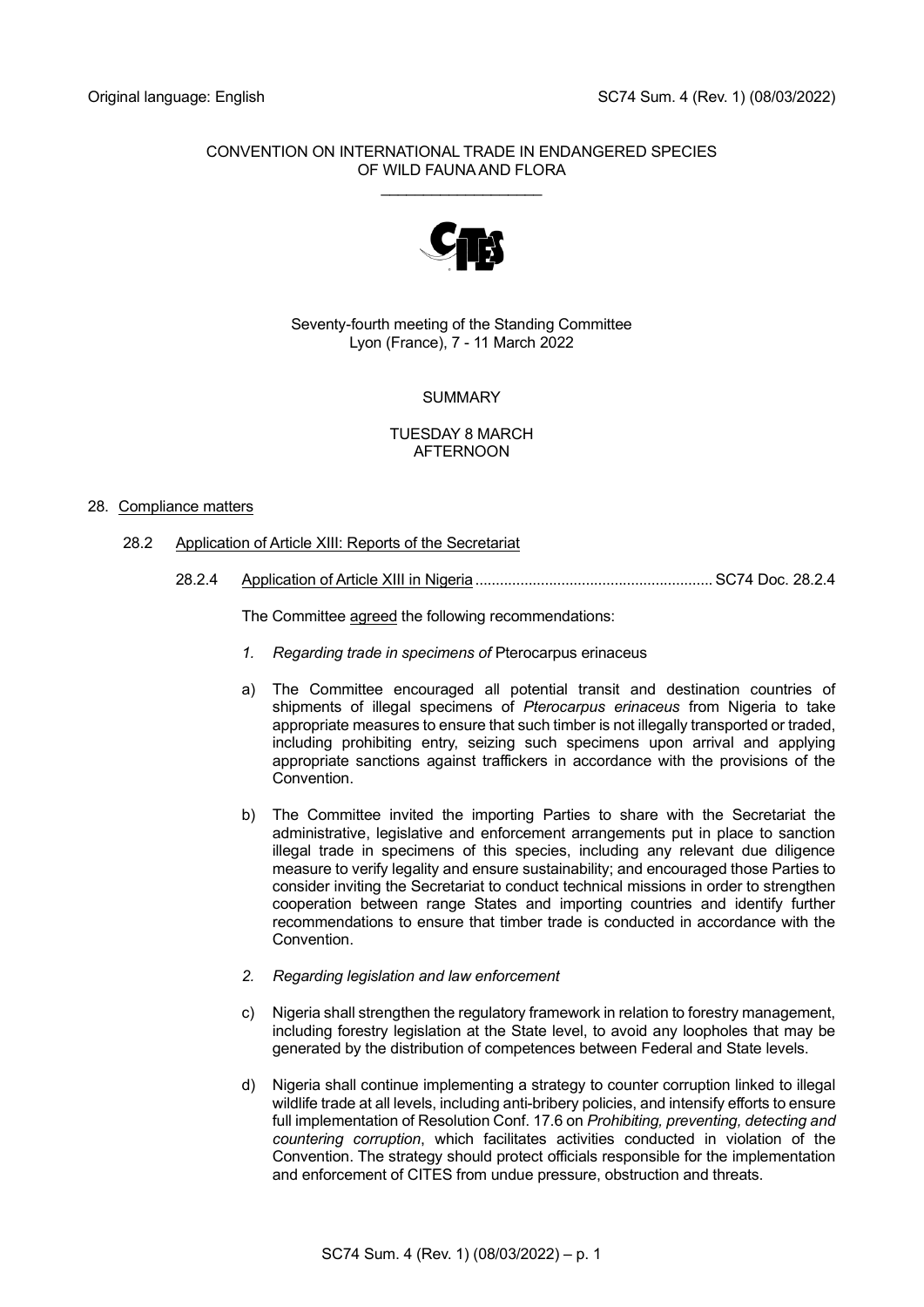- e) Nigeria shall establish a national platform for enforcement cooperation and coordination between relevant authorities to strengthen the control of trade in CITESlisted species and to combat transnational organized wildlife crime, in line with relevant paragraphs of Resolution Conf. 11.3 (Rev. CoP18) on *Compliance and enforcement*.
- f) Nigeria shall scale up efforts to map out organized crime groups involved in illegal wildlife trade and operating in the country. Nigeria shall convene multi-disciplinary investigative teams involving all relevant authorities. These teams will work in close collaboration with local authorities in key identified areas, and initiate intelligencedriven operations and investigations, with a particular focus on pangolins and ivory.
- *3. Regarding issuance of export permits and information systems*
- g) Nigeria shall establish an efficient and secure information system, preferably an electronic system (resources permitting), to facilitate the issuance of permits and certificates, and the verification of all CITES provisions applicable to the specimens to be exported.
- h) Nigeria shall facilitate liaison and integration with other permitting/certification systems relating to the harvest of and trade in CITES-listed resources, e.g. timber concession authorizations, phytosanitary/veterinary documentation, or customs declarations.
- *4. Handling and disposal of seized stockpiles CITES-listed species*
- i) Nigeria shall clearly define the competences of, and the division of labour between, relevant institutions to ensure that adequate control measures are put in place to secure storage facilities for seized stocks of CITES-listed species, including for pangolins and ivory, and reduce the risk of leakage. Nigeria shall develop a uniform protocol for the marking, recording, handling, storage and disposal of seized and confiscated specimens.
- j) Nigeria shall maintain an inventory of all seized stocks of CITES listed species and ensure strict implementation of Resolution Conf. 17.8 on *Disposal of illegally traded and confiscated specimens of CITES-listed species*.
- *5. Collaboration with Nigeria*
- k) The Committee thanked Parties, ICCWC partners and other donors that are providing financial, technical and logistical support to Nigeria and invited them to coordinate further with the CITES Secretariat to avoid duplication and align activities to the extent possible with the implementation of the recommendations of the Standing Committee.
- *6. Monitoring progress*
- l) The Secretariat shall remain in close contact with Nigeria, monitor the Party's progress in the implementation of recommendations of the Standing Committee, and bring any matters of concern to the attention of the Committee.
- m) The Committee requested Nigeria to report on progress by the document deadline of its 75th meeting (14 September 2022). If no progress is reported by SC75, the Committee may consider a suspension of commercial trade in specimens of all CITES-listed species from Nigeria.
- n) The Committee invited the Secretariat to consult with Nigeria in order to establish key activities and priorities to be implemented prior to SC75.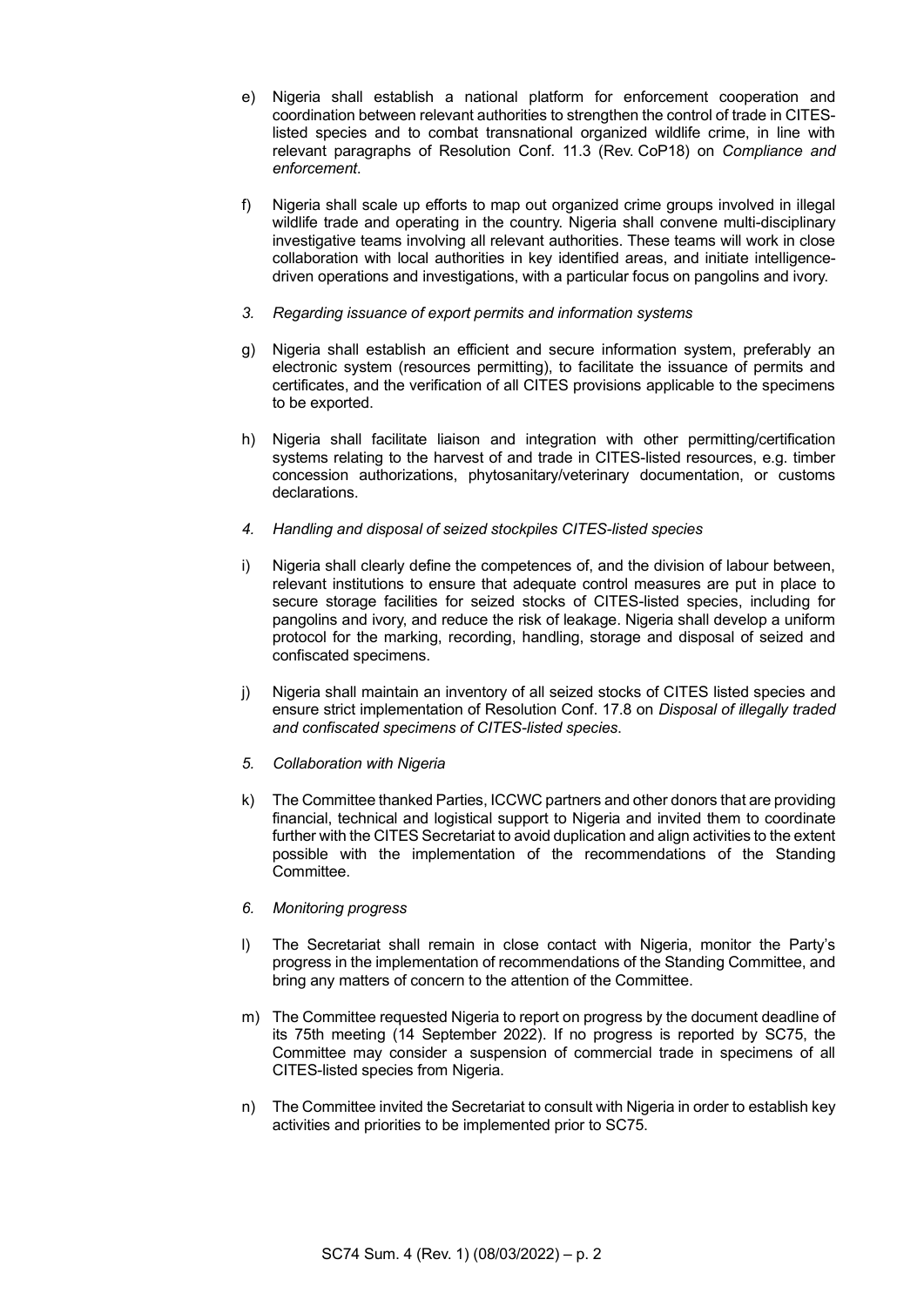28.2.5 Introduction from the sea of sei whale (*Balaenoptera borealis*) by Japan............................................................ SC74 Doc. 28.2.5

The Committee noted the information provided by Japan and Japan's commitment not to issue any introduction from the sea certificates for sei whales from the North Pacific population except for biopsy samples obtained via non-lethal methods. The Committee agreed to consider the compliance matter resolved and proceed to close the case.

- 28.3 Malagasy ebonies (*Diospyros* spp.) and palisanders and rosewoods (*Dalbergia* spp.)
	- 28.3.1 Report of Madagascar.............................................................................. SC74 Doc. 28.3.1
	- 28.3.2 Report of the Secretariat .......................................................................... SC74 Doc. 28.3.2

The Committee agreed the following recommendations:

The Committee:

- a) decided to uphold the recommendation for Parties not to accept exports or re-exports for commercial purposes from Madagascar of specimens of *Diospyros* spp*.* (populations from Madagascar; annotation #5) or *Dalbergia* spp*.* (annotation #15) from Madagascar, until Madagascar has made a legal acquisition finding and a nondetriment finding for these species on a national level to the satisfaction of the Secretariat;
- b) invited Parties of origin, transit and destination of specimens of *Dalbergia* spp*.* and *Diospyros* spp*.* from Madagascar to implement all the measures recommended by the Standing Committee regarding commercial trade in specimens of these species from Madagascar, including the suspension of such trade, and to effectively manage the stockpiles of wood of *Dalbergia* spp. and *Diospyros* spp. from Madagascar. Parties are invited to follow the guidance included in Resolution Conf. 17.8 on *Disposal of illegally traded and confiscated specimens of CITES-listed species*, in particular paragraphs 2 and 8;
- c) noted the progress made by Madagascar regarding paragraphs a) to d) of Decision 18.96 (i.e., scientific aspects) and paragraph e) (i.e., enforcement); invited Madagascar to identify where additional training would be needed and called on the Parties and relevant partners to provide technical and financial assistance to support the work of Scientific Authorities and enforcement authorities;
- d) noted:
	- i) the statements by Madagascar about its intention to make domestic use of the 'officially controlled' stockpiles;
	- ii) that, for this reason, the management and use of these stockpiles corresponding to Step 1 of Phase 1 of the *Stockpile Verification Mechanism and Business Plan*  no longer falls within the scope of CITES; and
	- iii) that, consequently, paragraph g) of Decision 18.96 is no longer appropriate;
- e) invited Madagascar to implement all the necessary control measures for the application and respect of annotation #15 in the event of any export of objects made from *Dalbergia* spp.;
- f) invited Madagascar to refer to the Standing Committee after completion of the process to manage and use the 'officially controlled' stockpiles on a domestic level in order to report its outcomes;
- g) noted the progress made in the framework of the Intersessional Advisory Group established to assist and advise Madagascar on the implementation of all measures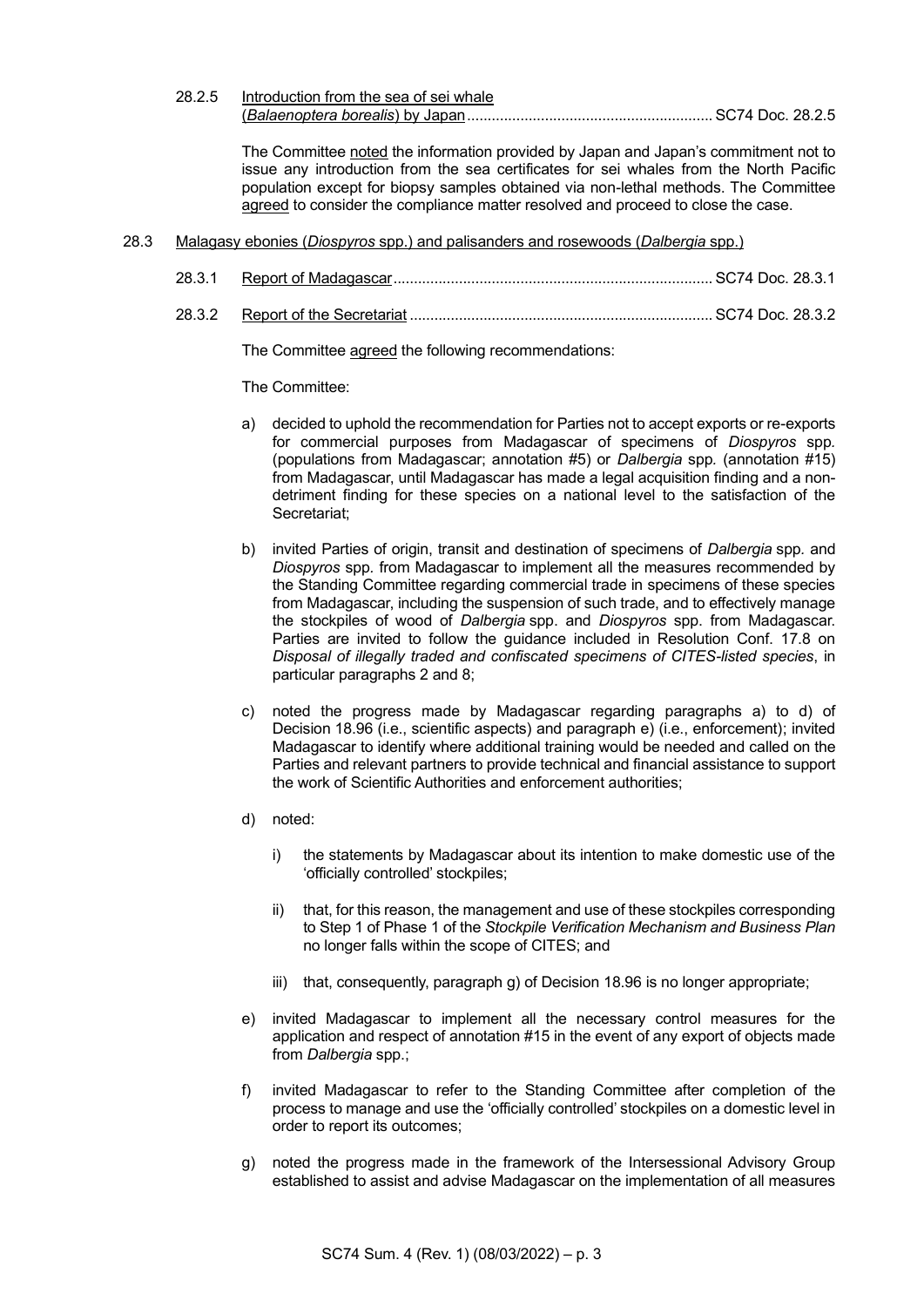regarding *Dalbergia* spp. and *Diospyros* spp., and considers that its mandate has been fulfilled;

- h) noted document SC74 Doc. 28.3.2 and the progress made regarding the provisions of paragraphs a) to c) of Decision 18.99 directed to the Secretariat;
- i) instructed the Secretariat to publish a Notification to the Parties reflecting paragraph a) of the present recommendations;
- j) requested the Secretariat, subject to the availability of resources, to assess the administrative and legislative provisions for the implementation of CITES in Madagascar, in accordance with Article XIII of the Convention, to explore the necessary measures and to provide Madagascar with the technical assistance required for implementing the Convention; and
- k) agreed to propose to CoP19 the renewal of paragraph f) of Decision 18.96 amended as follows:
	- f) subject to available funding, secure the stockpiles (including undeclared and hidden stocks) of timber of *Dalbergia* and *Diospyros* in Madagascar, and submit regular updates on audited inventories thereof, and a use plan based on transparency and independent oversight mechanisms, for consideration, approval and further guidance from the Standing Committee;

## 28.4 National ivory action plans process: Report of the Secretariat ............................................................................................. SC74 Doc. 28.4

The Committee agreed the following recommendations.

#### **Turkey**

- a) The Committee agreed to:
	- i) not include Turkey in the NIAP process at present;
	- ii) encourage Turkey to continue to be vigilant in the implementation of measures to prevent the transit of illegal ivory through Turkey; and
	- iii) request the Secretariat, in accordance with Resolution Conf. 10.10 (Rev. CoP18), to continue to monitor illegal trade in ivory as it affects Turkey and to bring any matters of concern that may arise to the attention of the Committee.

#### Parties that continue with NIAP implementation

### **Angola, Cameroon, Ethiopia**

- b) Regarding Angola, Cameroon, and Ethiopia as Category C Parties, the Committee:
	- i) noted that these Parties did not submit reports on progress with NIAP implementation;
	- ii) requested the Secretariat in accordance with Step 4, paragraph f), of the *Guidelines to the NIAP process*, on behalf of the Committee to issue a warning, requesting the Parties concerned to submit their NIAP progress reports to the Secretariat within 60 days of the conclusion of SC74; and
	- iii) if there is no satisfactory response by a Party concerned, requested the Secretariat to issue a Notification to Parties recommending all Parties to suspend commercial trade in CITES-listed species with that Party until the Party concerned submits a progress report to the Secretariat confirming that progress has been made towards NIAP implementation.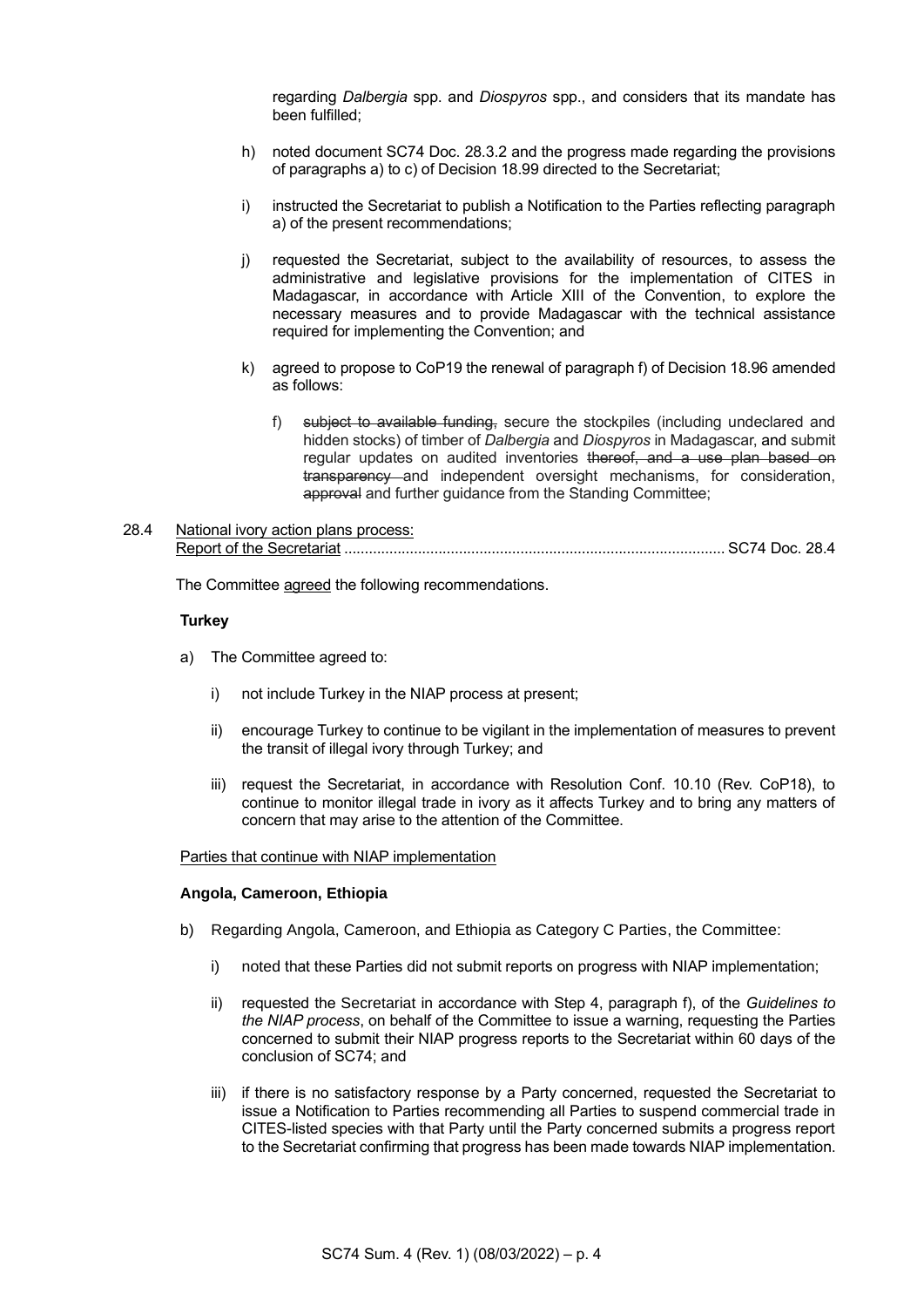### **Cambodia**

- c) The Committee noted the progress made by Cambodia in implementing its NIAP and its request to exit the NIAP process.
- d) The Committee agreed an overall rating of 'partial progress' for Cambodia, in accordance with Step 4, paragraph e), of the *Guidelines to the NIAP process*.

#### **Congo**

- e) The Committee:
	- i) noted the limited progress made by the Congo in implementing its NIAP and encouraged the Party to step up efforts to progress implementation of its NIAP;
	- ii) requested the Congo, in its future NIAP implementation progress reports, to report on all progress made in the implementation of each NIAP action since the NIAP was approved in 2015, and to allocate a rating to each NIAP action based on the overall progress made in implementing the action since 2015;
	- iii) requested the Congo if it wishes to revise and update its NIAP found to be adequate in 2015, to do so using the template for NIAP development available on the NIAP webpage and, if applicable, to provide justification for the removal of, or the reduction of the scope of, any actions which have not yet been achieved or substantially achieved in the NIAP originally found to be adequate;
	- iv) encouraged the Congo to commence the implementation of actions 4.1, 5.2 and 6.1 of its NIAP;
	- v) agreed an overall rating of 'limited progress' for the Congo, in accordance with Step 4, paragraph e), of the *Guidelines to the NIAP process*; and
	- vi) encouraged Parties, governmental, intergovernmental and non-governmental organizations and others to provide, where possible, financial and technical assistance to the Congo to support the implementation of its NIAP.

### **Democratic Republic of the Congo**

- f) The Committee:
	- i) noted that the Democratic Republic of the Congo did not use the template for reporting on progress, as required by Step 4, paragraph b), of the *Guidelines to the NIAP process* and as requested by the Standing Committee at its 70th meeting;
	- ii) noted that the Democratic Republic of the Congo did not report on five of the 28 actions included in its NIAP, and that as a result the Secretariat was not able to fully evaluate the progress made by the Democratic Republic of the Congo;
	- iii) requested the Democratic Republic of the Congo, if it wishes to revise and update its NIAP found to be adequate in 2018, to do so using the template for NIAP development available on the NIAP webpage and, if applicable, to provide justification for the removal of any actions which have not yet been achieved or substantially achieved in the NIAP found to be adequate in 2018;
	- iv) noted the concerns regarding the escalation of illegal trade in ivory from the DRC, as detailed in paragraph 43 of Annex 1 to document SC74 Doc. 28.4;
	- v) requested the Secretariat in accordance with Step 4, paragraph f), of the *Guidelines to the NIAP process*, on behalf of the Committee to issue a warning, requesting the Democratic Republic of the Congo to submit its NIAP progress report to the Secretariat within 60 days of the conclusion of SC74; and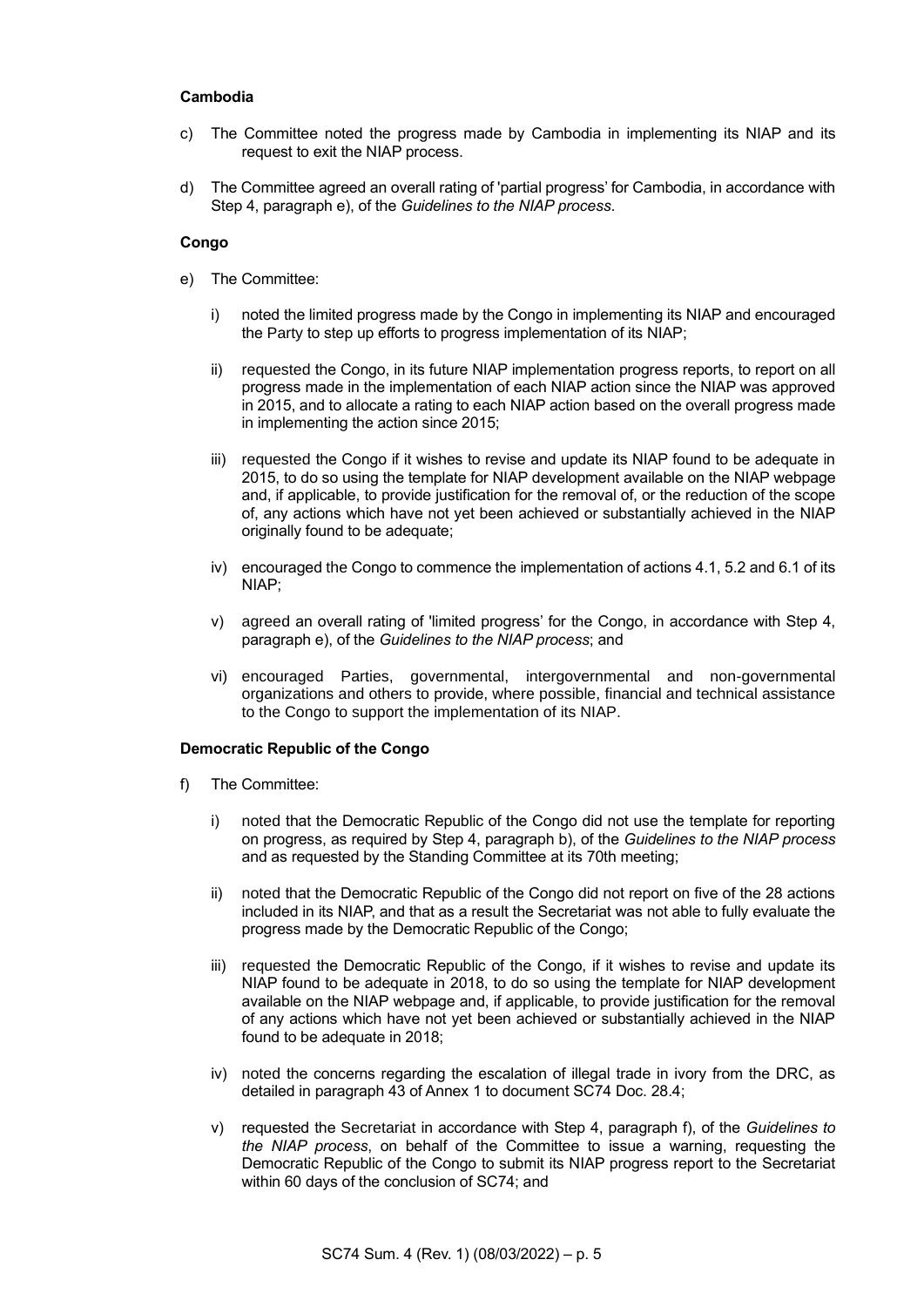vi) if there is no satisfactory response by the Democratic Republic of the Congo, requested the Secretariat to issue a Notification to Parties recommending all Parties to suspend commercial trade in CITES-listed species with the Democratic Republic of the Congo until the Party concerned submits a progress report to the Secretariat confirming that progress has been made towards NIAP implementation.

### **Gabon**

- h) The Committee:
	- i) requested Gabon to take note of the observations of the Secretariat in its assessment regarding actions B.2, C.2 E.4 and E.9 of the NIAP, and invite Gabon to elaborate in more detail in its future reports on the activities implemented to achieve these actions; and
	- ii) agreed an overall rating of 'partial progress' for Gabon, in accordance with Step 4, paragraph e), of the *Guidelines*.

### **Lao People's Democratic Republic**

- i) The Committee:
	- i) noted the revised and updated NIAP of the Lao People's Democratic Republic; and
	- ii) agreed an overall rating of 'partial progress' for the Lao People's Democratic Republic, in accordance with Step 4, paragraph e), of the *Guidelines*.

### **Malaysia**

- j) The Committee:
	- i) commended Malaysia for achieving its NIAP;
	- ii) encouraged Malaysia to submit a report to the Secretariat, 90 days before the deadline for submission of documents to the 77th meeting of the Standing Committee (SC77), on any further measures taken and activities implemented to combat illegal ivory trade, so that the Secretariat can make the report available to the Standing Committee at SC77; and
	- iii) requested the Secretariat to continue to monitor progress in accordance with Resolution Conf. 10.10 (Rev. CoP18), and to bring any matters of concern that may arise to the attention of the Committee.
- k) The Committee agreed that it will consider at SC77 whether Malaysia should exit the NIAP process, in accordance with Step 5 of the *Guidelines*.

### **Mozambique**

- l) The Committee:
	- i) noted the revised and updated NIRAP of Mozambique;
	- ii) noted that Mozambique submitted its report on progress with NIRAP implementation, available as Annex 12 to document SC74 Doc. 28.4;
	- iii) noted that the report submitted by Mozambique was not using the NIAP progress report template and was not submitted 90 days in advance of the present meeting, as required by Step 4, paragraph a) of the *Guidelines*, and that the Secretariat was as a result, not able to evaluate the report prior to the present meeting, as required by Step 4, paragraph c), of the *Guidelines*;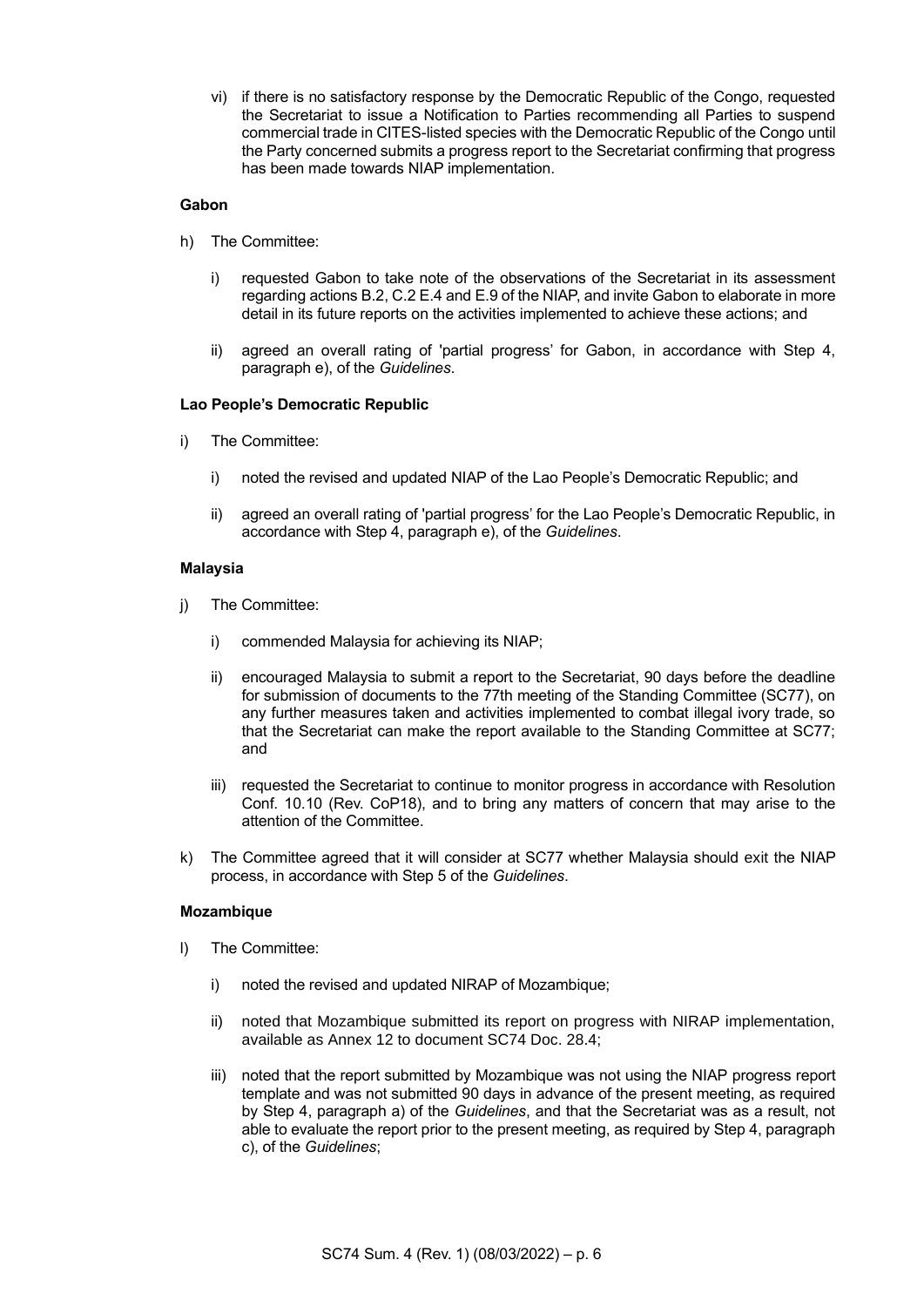- iv) requested Mozambique to submit a revised report on progress with NIRAP implementation within 60 days of the present meeting, using the NIAP progress report template available on the NIAP webpage; and
- v) requested the Secretariat to evaluate the progress report from Mozambique and bring any matters arising to the attention of the Standing Committee as may be needed.

### **Nigeria**

- m) The Committee:
	- i) noted the revised and updated NIAP of Nigeria;
	- ii) noted that Nigeria did not submit its reports on progress with NIAP implementation in time for its progress to be assessed and reflected in the documents on NIAPs prepared by the Secretariat for SC66, SC67, SC69, SC70 and SC74;
	- iii) noted the concerns regarding the escalation of illegal trade in ivory and other wildlife specimens from Nigeria, as detailed in paragraph 82 of Annex 1 to document SC74 Doc. 28.4;
	- iv) requested the Secretariat in accordance with Step 4, paragraph f), of the *Guidelines to the NIAP process*, on behalf of the Committee to issue a warning, requesting Nigeria to submit its NIAP progress report to the Secretariat within 60 days of the conclusion of SC74; and
	- v) if there is no satisfactory response by Nigeria, requested the Secretariat to issue a Notification to Parties recommending all Parties to suspend commercial trade in CITES-listed species with Nigeria until the Party concerned submits a progress report to the Secretariat confirming that progress has been made towards NIAP implementation.

### **Qatar**

- n) The Committee:
	- i) agreed an overall rating of 'partial progress' for Qatar, in accordance with Step 4, paragraph e), of the *Guidelines*; and
	- ii) requested Qatar to continue to progress the implementation of its NIAP between SC74 and SC77.

## **Togo**

- o) The Committee:
	- i) noted that Togo submitted its report on progress with NIAP implementation, available as Annex 13 to document SC74 Doc. 28.4;
	- ii) noted that the report submitted by Togo was not submitted 90 days in advance of the present meeting, as required by Step 4, paragraph a) of the Guidelines, and that the Secretariat was as a result, not able to evaluate the report prior to the present meeting, as required by Step 4, paragraph c), of the Guidelines; and
	- iii) requested the Secretariat to evaluate the progress report from Togo and bring any matters arising to the attention of the Standing Committee as may be needed.

### **Viet Nam**

- p) The Committee:
	- i) noted the progress made by Viet Nam in implementing its NIRAP and its request to exit the NIAP process;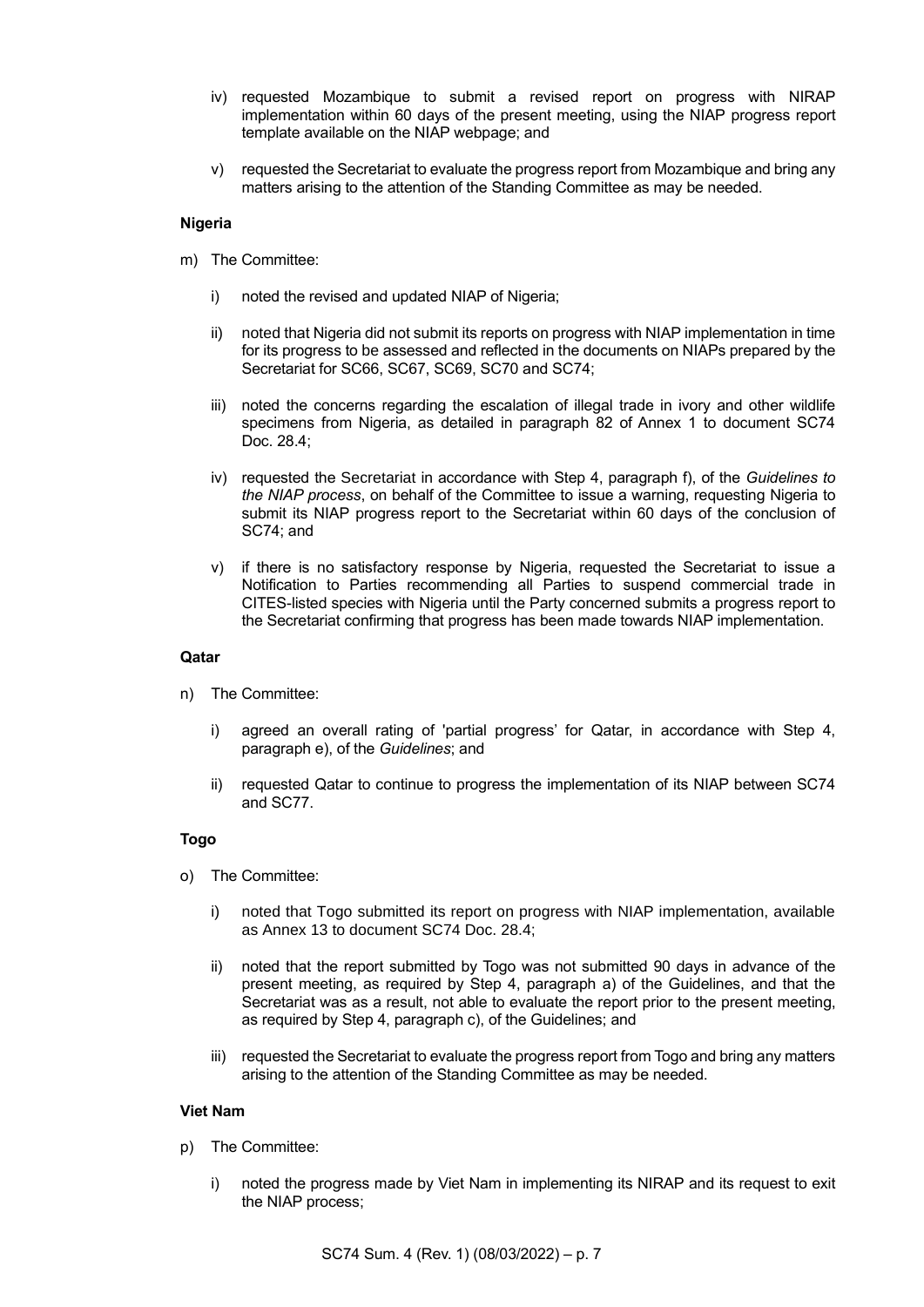- ii) agreed an overall rating of 'partial progress' for Viet Nam, in accordance with Step 4, paragraph e), of the *Guidelines to the NIAP process*;
- iii) requested Viet Nam to continue to progress the implementation of its NIRAP between SC74 and SC77;
- iv) encouraged Viet Nam to continue to implement activities specifically targeting key locations known to be associated with illegal wildlife trade, both at its borders and in domestic markets; and
- v) encouraged Viet Nam to build upon the findings made through the survey conducted in accordance with action 2.5 in the NIRAP, regarding illegal online wildlife trade, and to respond to the findings of the survey through the implementation of appropriate measures and activities.

## Parties that achieved their NIAPs

#### **Hong Kong Special Administrative Region of China**

- q) The Committee:
	- i) commended Hong Kong SAR of China for achieving its NIAP and for the further measures taken to address illegal trade in ivory;
	- ii) agreed that Hong Kong SAR of China exit the NIAP process in accordance with Step 5 of the *Guidelines*; and
	- iii) requested the Secretariat to continue to monitor progress in accordance with Resolution Conf. 10.10 (Rev. CoP18), and to bring any matters of concern that may arise to the attention of the Committee.

# 28.5 Totoaba (*Totoaba macdonaldi*): Report of the Secretariat ............................................................................................. SC74 Doc. 28.5

The Committee:

- a) noted the reporting provided by Mexico in accordance with Decision 18.293, paragraph d) and the Secretariat's final assessments of Mexico's efforts presented in Annex 1 to document SC74 Doc. 28.5 on Totoaba *(Totoaba macdonaldi)*, and
	- i) noted the efforts made and substantial resources deployed by Mexico to address illegal fishing and trafficking of totoaba, and the associated threats posed to the vaquita;
	- ii) noted the ongoing concerns about fishers illegally operating in the vaquita refuge and zero-tolerance area, and highlighted the urgency of addressing this;
	- iii) encouraged Mexico to actively pursue the urgent implementation of all aspects of the *[Agreement regulating gear, systems, methods, techniques and schedules for carrying out](https://www.gob.mx/semarnat/prensa/sader-marina-y-medio-ambiente-concluyen-acuerdo-para-regular-artes-de-pesca-en-el-norte-del-golfo-de-california)  [fishing activities with smaller and larger vessels in Mexican Marine Zones in the Northern](https://www.gob.mx/semarnat/prensa/sader-marina-y-medio-ambiente-concluyen-acuerdo-para-regular-artes-de-pesca-en-el-norte-del-golfo-de-california)  [Gulf of California and establish landing sites as well as monitoring systems for such](https://www.gob.mx/semarnat/prensa/sader-marina-y-medio-ambiente-concluyen-acuerdo-para-regular-artes-de-pesca-en-el-norte-del-golfo-de-california)  [vessels](https://www.gob.mx/semarnat/prensa/sader-marina-y-medio-ambiente-concluyen-acuerdo-para-regular-artes-de-pesca-en-el-norte-del-golfo-de-california)*;
	- iv) requested Mexico to strengthen measures to ensure that a "zero tolerance policy" is strictly applied in the vaquita refuge and zero-tolerance area, and that consistent measures are taken, and strict penalties imposed against fishers that are found operating in areas where fishing is prohibited;
	- v) encouraged Mexico to further scale up and expand maritime surveillance and patrol activities in the vaquita refuge and zero-tolerance area to ensure that authorities are present on a full-time basis to prevent fishers from engaging in illegal activities in these areas and take action to address any illegal activities detected;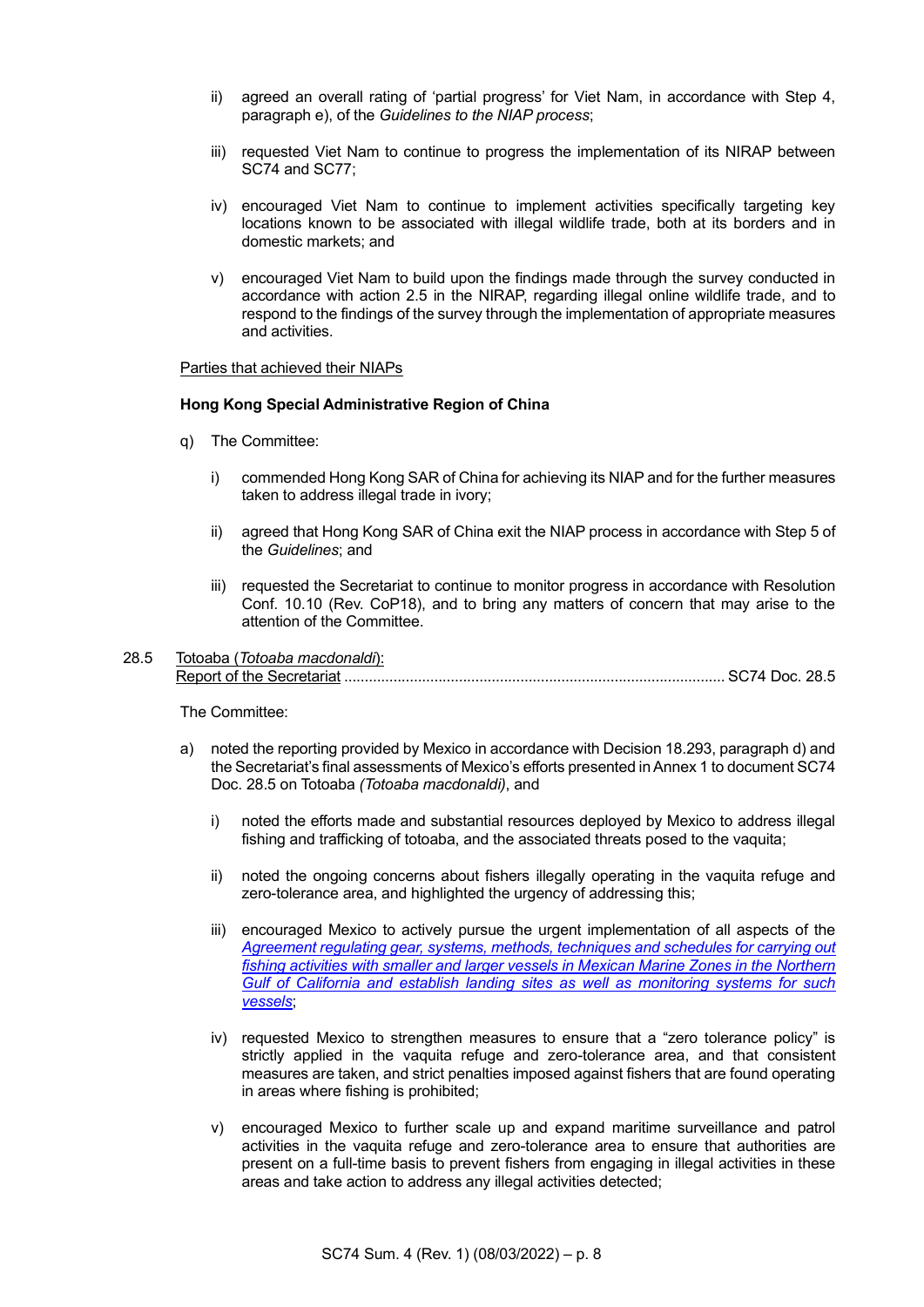- vi) requested Mexico to include information on the measures implemented and activities conducted as anticipated by recommendation a) iii), iv) and  $v$ ), in its next regular six-monthly reports to the Secretariat in accordance with Decision 18.293, subparagraph a) iii); and
- vii) requested the Secretariat to continue to monitor Mexico's implementation of Decision 18.293, and to bring any matters of concern that may arise to the attention of the Standing Committee;
- b) noted the outcomes of the online *Meeting of Range, Transit and Consumer States of Totoaba*, as contained in the agreed meeting outcomes document presented in Annex 4 to document SC74 Doc. 28.5, and encouraged all Parties affected by totoaba specimen trafficking to make every effort to implement the measures and activities agreed as relevant to them, and:
	- i) requested Parties affected by totoaba trafficking that have not yet done so to communicate the details of their national focal points to the Secretariat in accordance with activity 1.6 in the agreed meeting outcomes document;
	- ii) encouraged Parties to scale up information and intelligence exchange in support of disrupting criminal networks from source to destination and bringing the perpetrators involved to justice, by implementing activity 1.5 in the agreed meeting outcomes document, drawing upon the support available through INTERPOL, as well as the functionalities available through the WCO closed user group on totoaba established in accordance with activity 1.10; and
	- iii) invited the Republic of Korea to take note of the information on totoaba trafficking associated with it, as reported upon by Mexico and highlighted in Annex 1 to document SC74 Doc. 28.5, and of the agreed outcomes from the online *Meeting of Range, Transit and Consumer States of Totoaba*, and to implement the measures and activities as relevant to it;
- c) requested China, Mexico and the United States to set and agree a timeline to finalize the terms of reference for the establishment and operationalization of the trilateral enforcement contact group, as well as to establish and operationalize the group, and to communicate this timeline to the CITES Secretariat by 31 May 2022;
- d) requested the Secretariat to undertake a second mission to Mexico to evaluate progress on the implementation of Decision 18.293, with a particular focus on the areas of concern identified in document SC74 Doc. 28.5; and
- e) invited the Secretariat to propose to CoP19 revisions to Decisions 18.292 to 18.295 after its second mission to Mexico, taking into consideration the 30 April 2022 report by Mexico, in consultation with the Standing Committee through its Chair.

The Committee agreed to submit the following draft decisions, along with renewed and revised decisions as identified in paragraph e) above, for submission to CoP19:

### *Directed to the Secretariat*

19.AA The Secretariat shall revise the terms of reference for the study on vaquita and totoaba outlined in Annex 2 to document CoP18 Doc. 89 (Rev. 1), taking into consideration the outcomes of the online *Meeting of Range, Transit and Consumer States of Totoaba* held in October 2021, and the decisions of the 74th meeting of the Standing Committee, and undertake the study, subject to the availability of external resources and in consultation with organizations with relevant expertise, and report on the outcomes of this work to the Standing Committee.

### *Directed to the Standing Committee*

19.BB The Standing Committee shall review and assess the study undertaken in accordance with Decision 19.AA and any recommendations from the Secretariat concerning the study and make recommendations as appropriate.